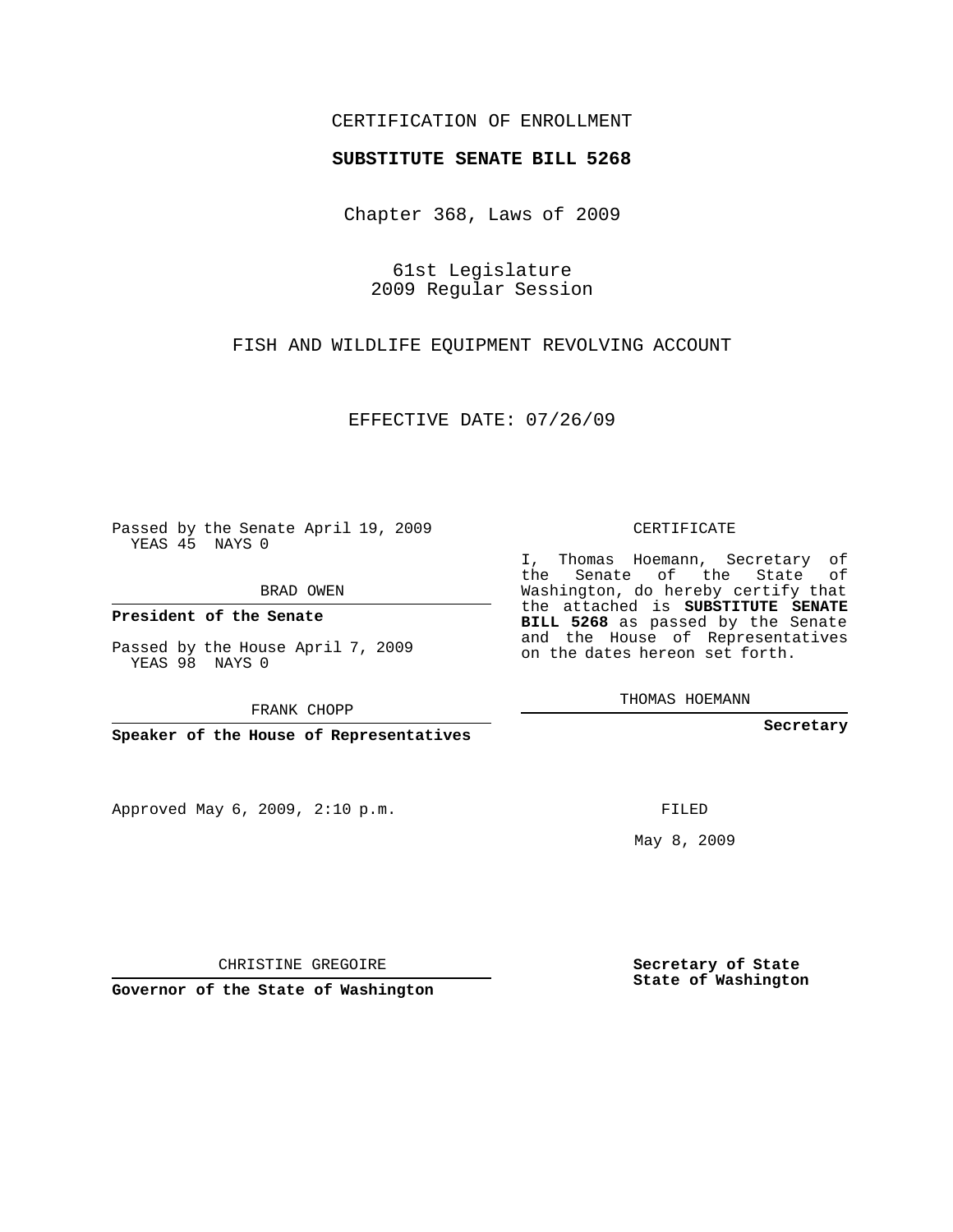## **SUBSTITUTE SENATE BILL 5268** \_\_\_\_\_\_\_\_\_\_\_\_\_\_\_\_\_\_\_\_\_\_\_\_\_\_\_\_\_\_\_\_\_\_\_\_\_\_\_\_\_\_\_\_\_

\_\_\_\_\_\_\_\_\_\_\_\_\_\_\_\_\_\_\_\_\_\_\_\_\_\_\_\_\_\_\_\_\_\_\_\_\_\_\_\_\_\_\_\_\_

AS AMENDED BY THE HOUSE

Passed Legislature - 2009 Regular Session

## **State of Washington 61st Legislature 2009 Regular Session**

**By** Senate Natural Resources, Ocean & Recreation (originally sponsored by Senators Swecker, Jacobsen, and Shin; by request of Department of Fish and Wildlife)

READ FIRST TIME 01/30/09.

 AN ACT Relating to the fish and wildlife equipment revolving account; and adding a new section to chapter 77.12 RCW.

BE IT ENACTED BY THE LEGISLATURE OF THE STATE OF WASHINGTON:

 NEW SECTION. **Sec. 1.** A new section is added to chapter 77.12 RCW to read as follows:

 (1) The fish and wildlife equipment revolving account is created in the custody of the state treasurer. The department must reimburse the account for all moneys expended from the account. Reimbursements may be made with moneys appropriated to the department or from other moneys otherwise available to the department. All moneys generated by the use or repair of vehicles, water vessels, and heavy equipment or generated by the sale or surplusing of vehicles, water vessels, and heavy equipment must be deposited in the account. The department's reimbursements may be prorated over the useful life of the vehicle, water vessel, or heavy equipment acquired with moneys from the account.

 (2) Expenditures from the account may be used only for the purchase or lease of vehicles, water vessels, and heavy equipment, to include the payment of costs for the operation, repair, and maintenance of the vehicles, water vessels, and heavy equipment.